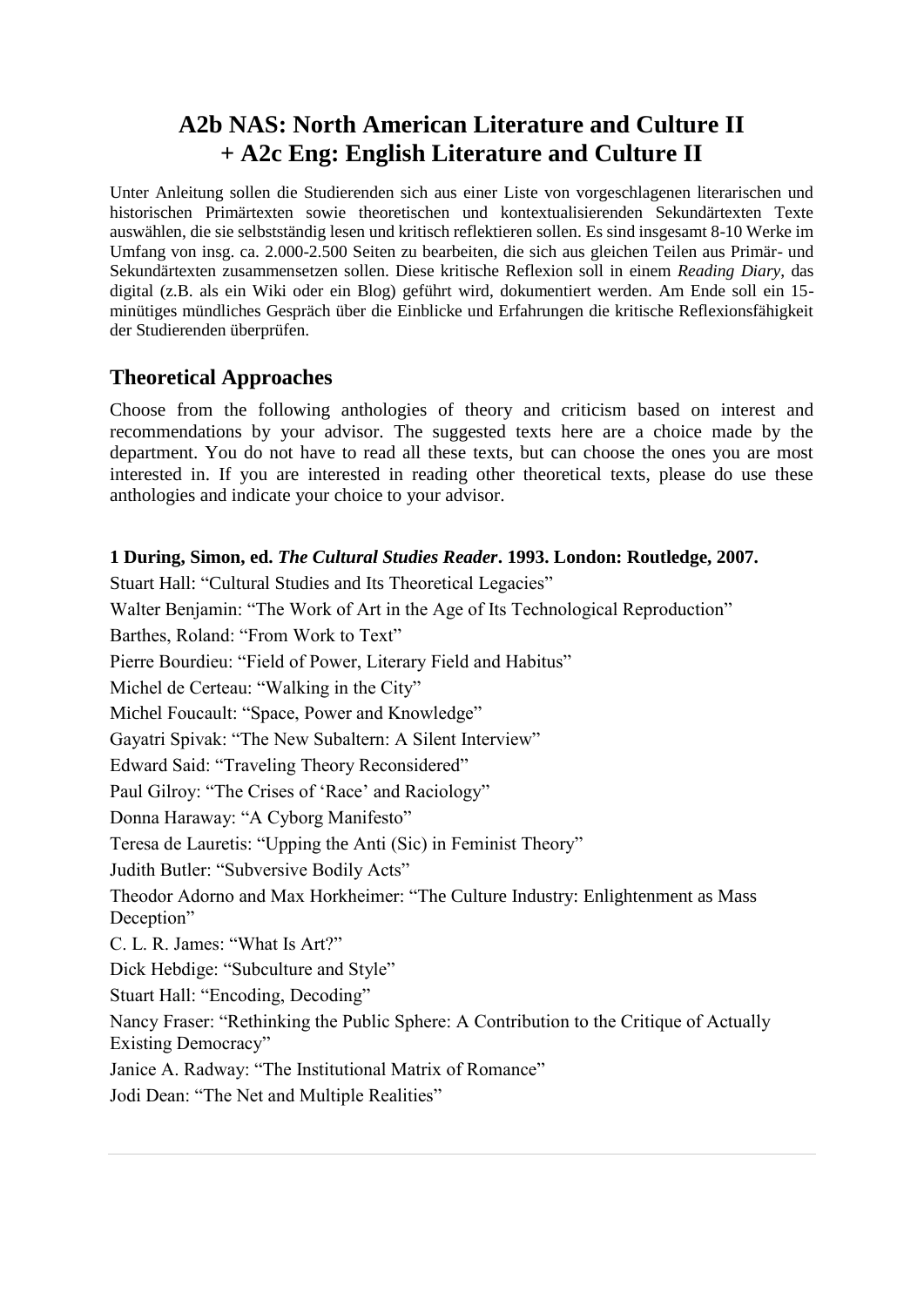### **2 Rivkin, Julie, and Michael Ryan, eds.** *Literary Theory: An Anthology***. 1998. Malden, MA: Blackwell, 2017.**

Cleanth Brooks: "The Formalist Critics" Monroe Beardsley and W. K. Wimsatt: "The Intentional Fallacy" Claude Lévi-Strauss: "The Structural Study of Myth" Roland Barthes: "Mythologies" Mikhail Bakhtin: "Discourse in the Novel" Michel Foucault: "What Is an Author?" Kathleen McCormick: "Teaching, Studying, and Theorizing the Production and Reception of Literary Texts" Martha Nussbaum: "Cultivating Humanity: The Narrative Imagination" Jacques Derrida: "Différance" Roland Barthes: "The Death of the Author" Barbara Johnson: "Writing" Sigmund Freud: "The Interpretation of Dreams" Sigmund Freud: "The Uncanny" Jacques Lacan: "The Mirror Stage as Formative of the Function of the I as Revealed in Psychoanalytic Experience" Louis Althusser: "Ideology and Ideological State Apparatuses" Louis Montrose: "New Historicisms" Adrienne Rich: "Compulsory Heterosexuality and Lesbian Experience" Hélène Cixous: "The Laugh of the Medusa" Judith Butler: "Imitation and Gender Insubordination" Inderpal Grewal and Caren Kaplan: "Global Identities: Theorizing Transnational Studies of Sexuality" Eve Kosofsky Sedgwick: "Epistemology of the Closet" Edward Said: "Orientalism" Gayatri Chakravorty Spirvak: "Three Women's Texts and a Critique of Imperialism" Toni Morrison: "Playing in the Dark" Jamaica Kincaid: "A Small Place" Stuart Hall: "Cultural Identity and Diaspora" Arjun Appadurai: "Disjuncture and Difference in the Global Cultural Economy" Sara Ahmed: "Affective Economies" Ted Underwood: "Digital Humanities: Theorizing Research Practices" Franco Moretti: "Planet Hollywood" Bruno Latour: "On Actor Network Theory: A Few Clarifications" Pippa Marland: "Ecocriticism" Audre Lorde "Age, Race, Class, and Sex: Women Redefining Difference" Henry Louis Gates: "The Blackness of Blackness: A Critique of the Sign and the Signifying Monkey"

Shelley Fisher Fishkin: "Interrogating 'Whiteness'"